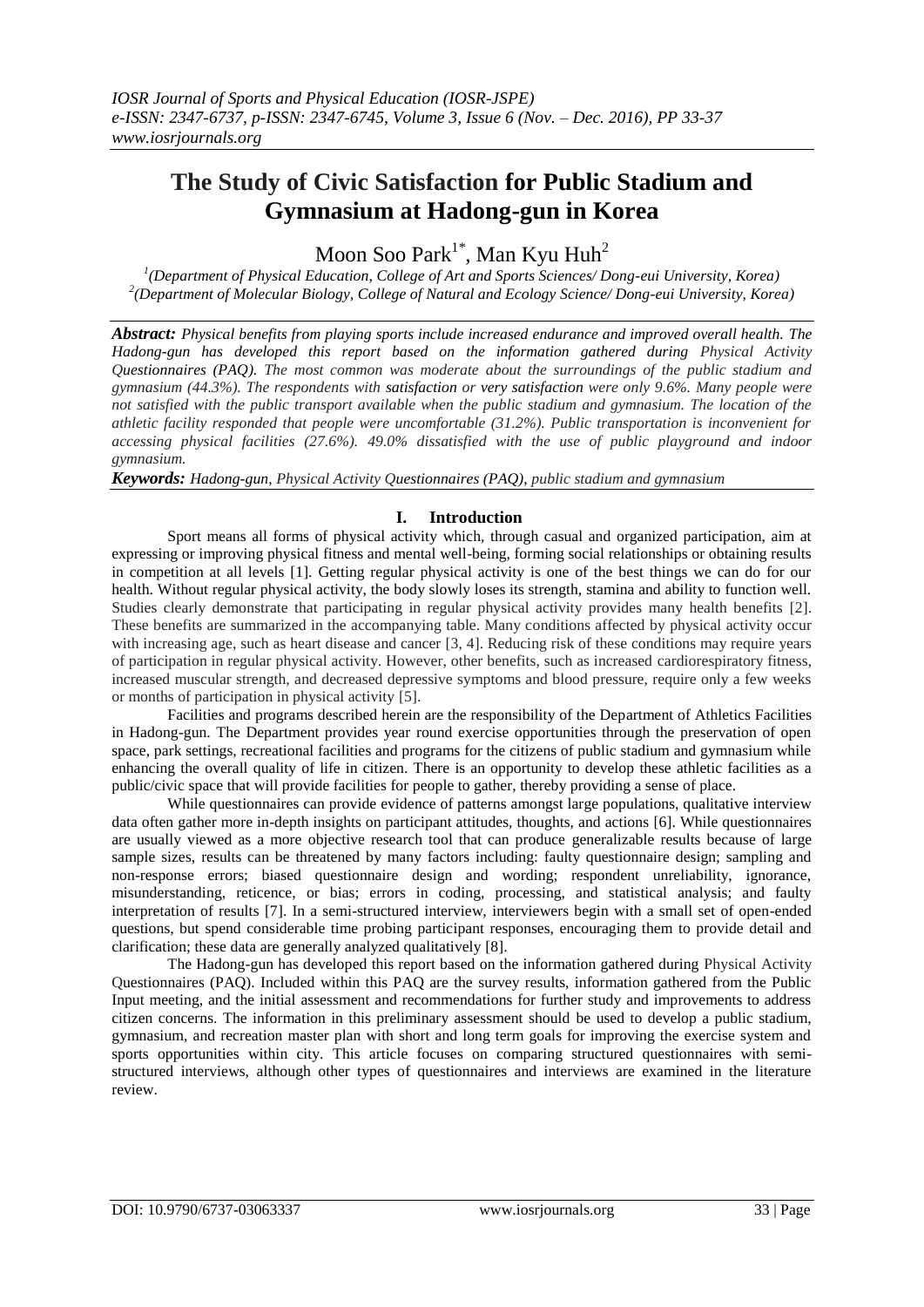# **II. Methods**

The inspection process of the present study involved conducting a self-administered survey, which included questions on persons for exercise. When examining studies comparing these two methods, there are many ways to measure their level of similarity. Consensus of scores is deemed to be present if the exact agreement between methods is 70% or better [9]. All 551 individuals at Hadong-gun, Gyeonsangnam-do province in Korea were provided with a packet containing study information, an informed consent document, and a parental questionnaire. We referenced the Global Physical Activity Questionnaire (GPAQ) Analysis Guide and developed exercise participation questionnaire (EPQ) with modified GPAQ. For example, "Next I am going to ask you about the time you spend doing different types of physical activity in a typical week. Please answer these questions even if you do not consider yourself to be a physically active person." The present study conducted on eight months March and October, 2012.

To ensure that a robust analysis of the interview data was conducted, the interview data were initially analyzed by the first author using the phenomenographic method [10, 11] to identify the range of conceptions within the data set; these results are available in Harris & Brown [12]. We calculated descriptive statistics, including means, standard deviations, and percentages for each variable [13].

## **III. Results and Discussion**

Are you satisfied about the surroundings of the public stadium and gymnasium? (Table 1). The most common was moderate (44.3%). The respondents with satisfaction or very satisfaction were only 9.6% (9.1% plus 0.5%).

|                      |           |         |               | ັ                         |
|----------------------|-----------|---------|---------------|---------------------------|
| Response             | Frequency | Percent | Valid Percent | <b>Cumulative Percent</b> |
| Very dissatisfaction | 75        | 13.6    | 13.6          | 13.6                      |
| Dissatisfaction      | 179       | 32.5    | 32.5          | 46.1                      |
| Moderate             | 244       | 44.3    | 44.3          | 90.4                      |
| Satisfaction         | 50        | 9.1     | 9.1           | 99.5                      |
| Very satisfaction    | 3         | 0.5     | 0.5           | 100.0                     |
| Total                | 551       | 100.0   | 100.0         |                           |
|                      |           |         |               |                           |

**Table 1**. Are you satisfied about the surroundings of the public stadium and gymnasium?

Do you satisfied with the amenities of the public stadium and gymnasium (lounge, etc.)? (Table 2). The most common was moderate (45.2%). The respondents with satisfaction or very satisfaction were only 7.3%.

|                      |           |         | $P^{max}$            |                           |
|----------------------|-----------|---------|----------------------|---------------------------|
| Response             | Frequency | Percent | <b>Valid Percent</b> | <b>Cumulative Percent</b> |
| Very dissatisfaction | 69        | 12.5    | 12.5                 | 12.5                      |
| Dissatisfaction      | 193       | 35.0    | 35.0                 | 47.5                      |
| Moderate             | 249       | 45.2    | 45.2                 | 92.7                      |
| Satisfaction         | 33        | 6.0     | 6.0                  | 98.7                      |
| Very satisfaction    |           | 1.3     | 1.3                  | 100.0                     |
| Total                | 551       | 100.0   | 100.0                |                           |

**Table 2.** Do you satisfied with the amenities of the public stadium and gymnasium (lounge, etc.)?

Are you satisfied for lighting, ventilation, cooling and heating, etc. of the public stadium and gymnasium? (Table 3). The many respondents were moderate (51.2%). The frequencies of satisfaction and very satisfaction and were only 8.9% and 1.5%, respectively.

**Table 3.** Are you satisfied for lighting, ventilation, cooling and heating, etc. of the public stadium and gymnasium?

| g упшабійні:         |           |         |                      |                           |  |  |
|----------------------|-----------|---------|----------------------|---------------------------|--|--|
| Response             | Frequency | Percent | <b>Valid Percent</b> | <b>Cumulative Percent</b> |  |  |
| Very dissatisfaction | 57        | 10.3    | 10.3                 | 10.3                      |  |  |
| Dissatisfaction      | 155       | 28.1    | 28.1                 | 38.5                      |  |  |
| Moderate             | 282       | 51.2    | 51.2                 | 89.7                      |  |  |
| Satisfaction         | 49        | 8.9     | 8.9                  | 98.5                      |  |  |
| Very satisfaction    |           | 1.5     | 1.5                  | 100.0                     |  |  |
| Total                | 551       | 100.0   | 100.0                |                           |  |  |
|                      |           |         |                      |                           |  |  |

Are you satisfied with the public transport available when the public stadium and gymnasium? (Table 4). Many people were not satisfied with the public transport available when the public stadium and gymnasium. The frequencies of very dissatisfaction and dissatisfaction and were 22.9% and 39.0%, respectively.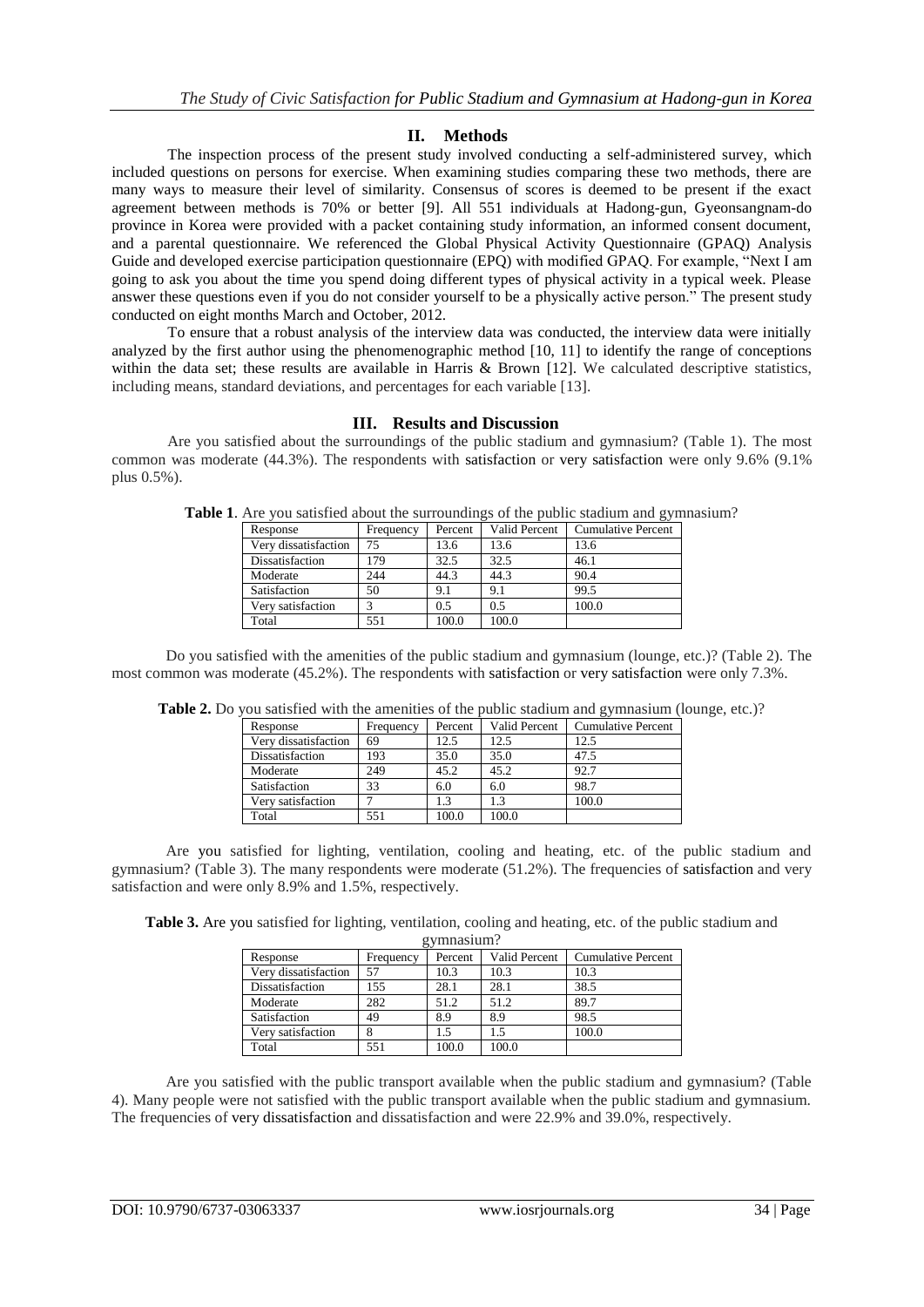| Response             | Frequency | Percent | Valid Percent | <b>Cumulative Percent</b> |
|----------------------|-----------|---------|---------------|---------------------------|
| Verv dissatisfaction | 126       | 22.9    | 22.9          | 22.9                      |
| Dissatisfaction      | 215       | 39.0    | 39.0          | 61.9                      |
| Moderate             | 169       | 30.7    | 30.7          | 92.6                      |
| Satisfaction         | 38        | 6.9     | 6.9           | 99.5                      |
| Verv satisfaction    |           | 0.5     | 0.5           | 100.0                     |
| Total                | 551       | 100.0   | 100.0         |                           |

**Table 4.** Are you satisfied with the public transport available when the public stadium and gymnasium?

Are you satisfied about the surroundings of the public stadium and gymnasium? (Table 5). About half of the respondent was moderate (48.6%). The frequencies of satisfaction and very satisfaction and were 10.0% and 0.5%, respectively.

**Table 5**. Are you satisfied about the surroundings of the public stadium and gymnasium?

| Response             | Frequency | Percent | <b>Valid Percent</b> | <b>Cumulative Percent</b> |
|----------------------|-----------|---------|----------------------|---------------------------|
| Very dissatisfaction | 68        | 12.3    | 12.3                 | 12.3                      |
| Dissatisfaction      | 157       | 28.5    | 28.5                 | 40.8                      |
| Moderate             | 268       | 48.6    | 48.6                 | 89.5                      |
| Satisfaction         | 55        | 10.0    | 10.0                 | 99.5                      |
| Verv satisfaction    |           | 0.5     | 0.5                  | 100.0                     |
| Total                | 551       | 100.0   | 100.0                |                           |

Are you satisfied about the parking facilities of public stadium and gymnasium? (Table 6). About half of the respondent was moderate (53.5%). Many people were feeling lack of parking facilities (28.7%).

| Table 6. Are you satisfied about the surroundings of the public stadium and gymnasium? |  |  |
|----------------------------------------------------------------------------------------|--|--|
|----------------------------------------------------------------------------------------|--|--|

|                      |           |         |                      | ັ                         |
|----------------------|-----------|---------|----------------------|---------------------------|
| Response             | Frequency | Percent | <b>Valid Percent</b> | <b>Cumulative Percent</b> |
| Very dissatisfaction | 43        | 7.8     | 7.8                  | 7.8                       |
| Dissatisfaction      | 115       | 20.9    | 20.9                 | 28.7                      |
| Moderate             | 295       | 53.5    | 53.5                 | 82.2                      |
| Satisfaction         | 90        | 16.3    | 16.3                 | 98.5                      |
| Very satisfaction    |           | 1.5     | 1.5                  | 100.0                     |
| Total                | 551       | 100.0   | 100.0                |                           |
|                      |           |         |                      |                           |

Are you satisfied about the appearance / state of public stadium and gymnasium building? (Table 7). About half of the respondent was moderate (54.4%).

| Response             | Frequency | Percent | Valid Percent | <b>Cumulative Percent</b> |  |  |
|----------------------|-----------|---------|---------------|---------------------------|--|--|
| Very dissatisfaction | 43        | 7.8     | 7.8           | 7.8                       |  |  |
| Dissatisfaction      | 149       | 27.0    | 27.0          | 34.8                      |  |  |
| Moderate             | 300       | 54.4    | 54.4          | 89.3                      |  |  |
| Satisfaction         | 56        | 10.2    | 10.2          | 99.5                      |  |  |
| Verv satisfaction    |           | 0.5     | 0.5           | 100.0                     |  |  |
| Total                | 551       | 100.0   | 100.0         |                           |  |  |

Table 7. Are you satisfied about the appearance / state of public stadium and gymnasium building?

Do you satisfied with the cleanliness of the public stadium and gymnasium (toilets, stairs, etc.)? (Table 8). About half of the respondent was moderate (54.3%).

| Response             | Frequency | Percent | Valid Percent | <b>Cumulative Percent</b> |
|----------------------|-----------|---------|---------------|---------------------------|
| Very dissatisfaction | 55        | 10.0    | 10.0          | 10.0                      |
| Dissatisfaction      | 133       | 24.1    | 24.1          | 34.1                      |
| Moderate             | 299       | 54.3    | 54.3          | 88.4                      |
| Satisfaction         | 55        | 10.0    | 10.0          | 98.4                      |
| Very satisfaction    |           | 1.6     | 1.6           | 100.0                     |
| Total                | 551       | 100.0   | 100.0         |                           |

What do you think is uncomfortable when using public stadium and gymnasium? (Table 9). The location of the athletic facility responded that people were uncomfortable (31.2%). Public transportation is inconvenient for accessing physical facilities (27.6%). Two-wheeled vehicle (bicycle / motorcycle) was only 2.0%.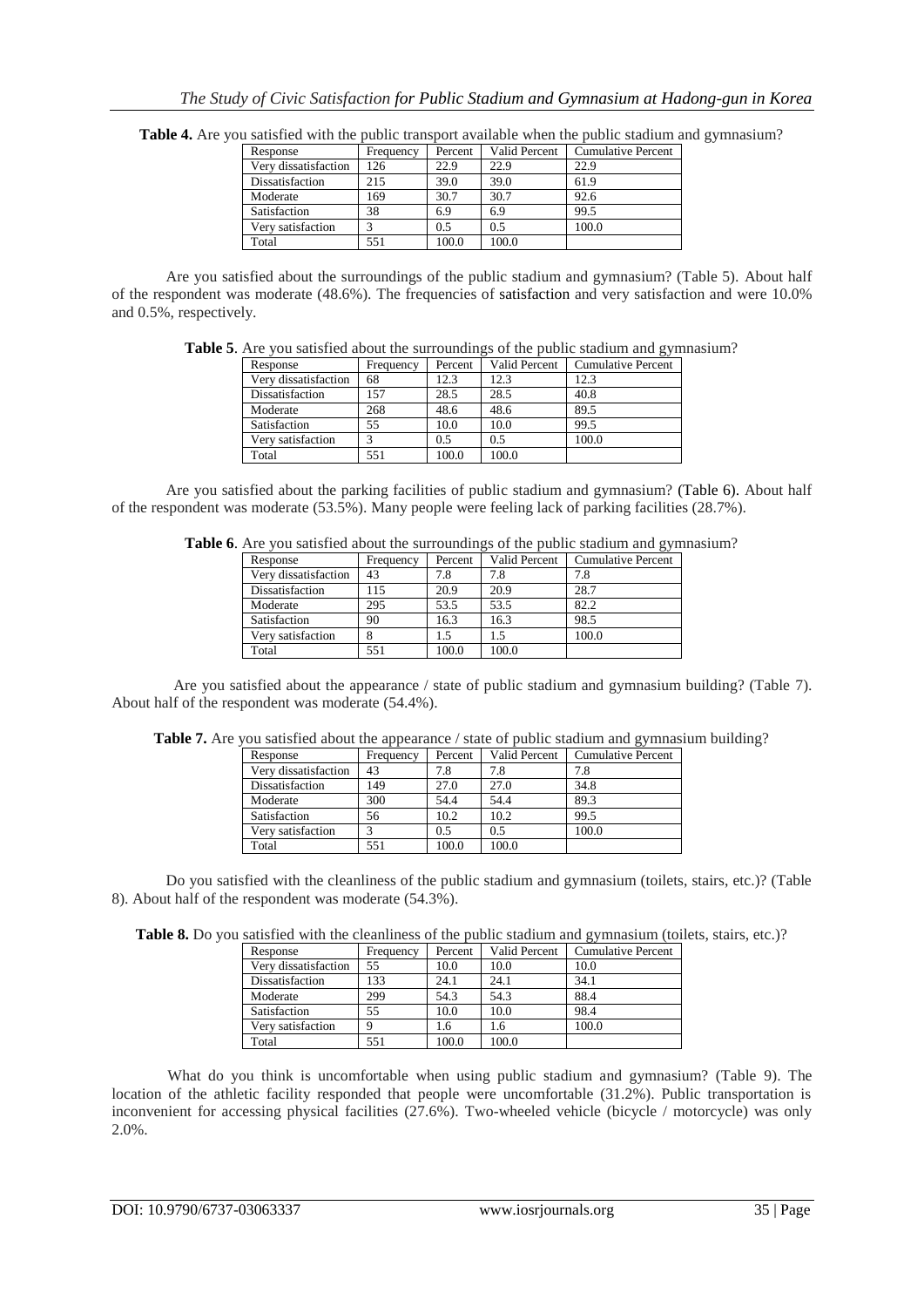| Frequency | Percent | Valid Percent | <b>Cumulative Percent</b> |
|-----------|---------|---------------|---------------------------|
| 172       | 31.2    | 31.2          | 31.2                      |
| 152       | 27.6    | 27.6          | 58.8                      |
| 46        | 8.3     | 8.3           | 67.2                      |
| 52        | 9.4     | 9.4           | 76.6                      |
| 64        | 11.6    | 11.6          | 88.2                      |
| 48        | 8.7     | 8.7           | 96.9                      |
| 12        | 2.2     | 2.2           | 99.1                      |
|           | 0.9     | 0.9           | 100.0                     |
| 551       | 100.0   | 100.0         |                           |
|           |         |               |                           |

**Table 9**. What do you think is uncomfortable when using public stadium and gymnasium?

What are the means of transportation used mainly when you use a public stadium and gymnasium? (Table 10). Many people use cars when they use physical facilities (62.8%).

**Table 10.** What are the means of transportation used mainly when you use a public stadium and gymnasium?

| Response            | Frequency | Percent |       | Valid Percent   Cumulative Percent |
|---------------------|-----------|---------|-------|------------------------------------|
| Own car             | 346       | 62.8    | 62.8  | 62.8                               |
| Public transport    | 105       | 19.1    | 19.1  | 81.9                               |
| Taxi                | 22        | 4.0     | 4.0   | 85.8                               |
| On foot             | 23        | 4.2     | 4.2   | 90.0                               |
| Two-wheeled vehicle |           | 2.0     | 2.0   | 92.0                               |
| Others              | 44        | 8.0     | 8.0   | 100.0                              |
| Total               | 551       | 100.0   | 100.0 |                                    |

How satisfied are you with the use of public playgrounds and gymnasium? (Table 11). The most common was moderate (48.3%). 49.0% dissatisfied with the use of public playground and indoor gymnasium.

| 11. Trow satisfied are you with the use of public playgrounds and gymni |           |         |               |                           |
|-------------------------------------------------------------------------|-----------|---------|---------------|---------------------------|
| Response                                                                | Frequency | Percent | Valid Percent | <b>Cumulative Percent</b> |
| Very dissatisfaction                                                    | 98        | 17.8    | 17.8          | 17.8                      |
| Dissatisfaction                                                         | 172       | 31.2    | 31.2          | 49.0                      |
| Moderate                                                                | 266       | 48.3    | 48.3          | 97.3                      |
| Satisfaction                                                            | 14        | 2.5     | 2.5           | 99.8                      |
| Very satisfaction                                                       |           | 0.2     | 0.2           | 100.0                     |
| Total                                                                   | 551       | 100.0   | 100.0         |                           |

**Table 11.** How satisfied are you with the use of public playgrounds and gymnasium?

A variety of sports and lifestyle facilities will be situated throughout the world wise including Korea, providing a myriad of community sports activities. These facilities provide leisure and recreational activities for the community at large. These facilities are available to the public at no cost, unless otherwise stated. The individual's experience of functioning is not considered as the consequence of the disease, but as the result of the interaction between a health condition and both personal attributes and environmental influences [14]. There is a need for well-designed trials to determine the value of post discharge exercise [15]. This gym at Hadonggun is located at basement of the stadium. It is free of charge but it is quite small and the machines are old. There are heavier weights available than in the other gym. Usually there is quite lot of space but it might be a bit crowded after 6pm in the evening. This means a bit of waiting if you want to do some particular exercises. This gym is closed on the weekends. Also, there are shelves for your equipment. Thus, new and large gym which offers a range of activities for both adults and children alike is necessary for exercise within short time.

### **IV. Conclusion**

The most common was satisfied are you with the use of public playgrounds and gymnasium (48.3%). 49.0% dissatisfied with the use of public playground and indoor gymnasium. The location of the athletic facility responded that people were uncomfortable (31.2%). Many people were feeling lack of parking facilities (28.7%). Public transportation is inconvenient for accessing physical facilities (27.6%).

### **References**

[1] Council of Europe. *European Sports Charter*, Brussels, Council of Europe, 2001.

<sup>[2]</sup> D.P. Swain, and B.A Franklin, Comparison of cardioprotective benefits of vigorous versus moderate intensity aerobic exercise, *American Journal of Cardiology, 97*, 2006, 141-147.

<sup>[3]</sup> I.M. Lee, Physical activity and cancer prevention – data from epidemiological studies, *[Medicine & Science in Sports & Exercise,](http://www.acsm.org/public-information/acsm-journals/medicine-science-in-sports-exercise) 35,* 2003, 1823–1827.

<sup>[4]</sup> J. Robert-McComb, Cancer in the elderly: Exercise intervention increases quality of life in patients with multiple myeloma, *ACSM's Certified News, 17* (2), 2007, 1-3.

<sup>[5]</sup> A.W. Gardner, and E.T. Poehlman, Exercise rehabilitation programs for the treatment of claudication pain: a meta-analysis, *JAMA, 274*, 1995, 975-980.